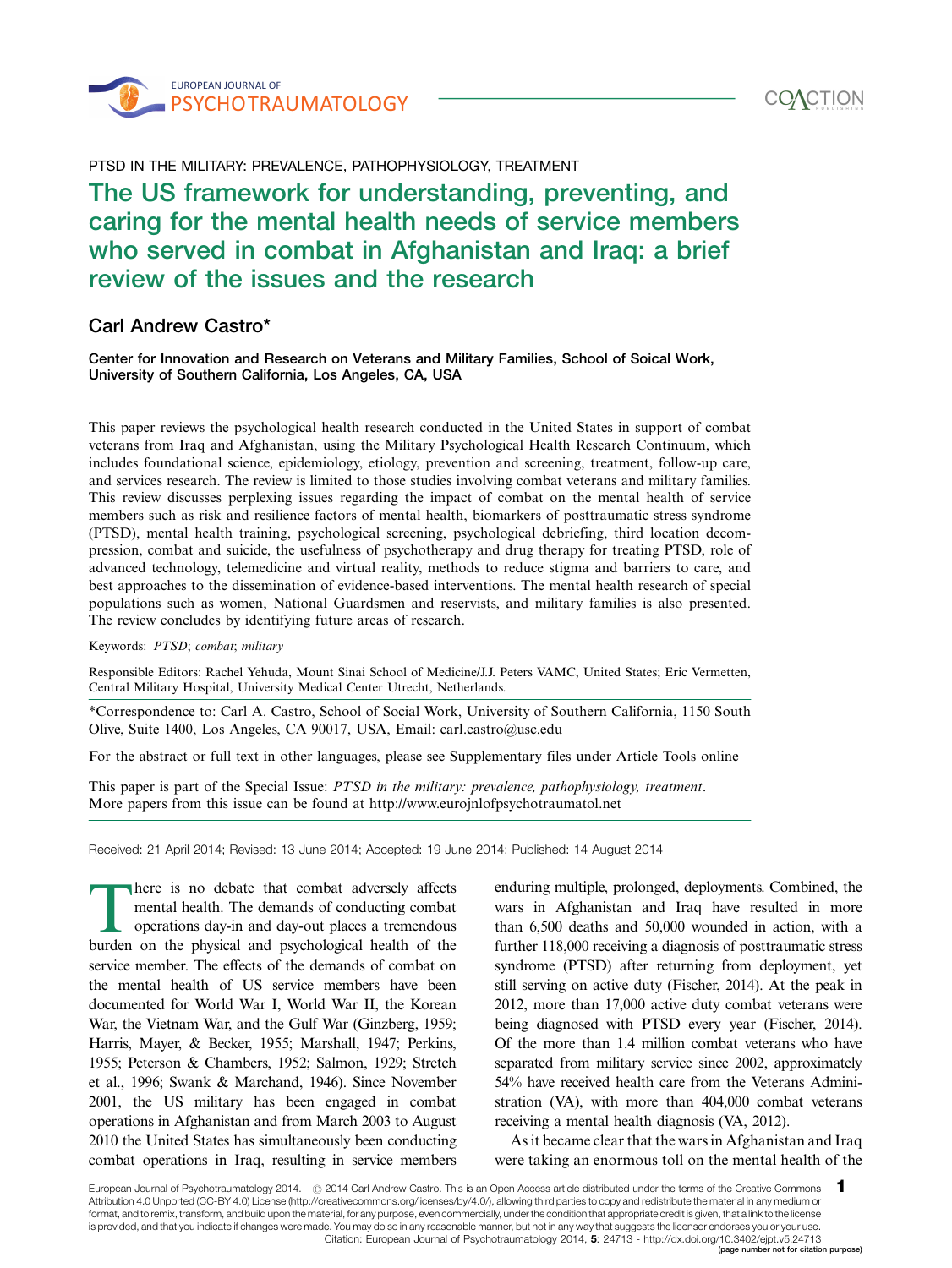force (Hoge et al., 2004), in 2007, the United States vastly increased its medical research funding for mental health, totaling more than \$1billion from 2007 to 2013. In order to ensure that the highest mental health research needs of the combat veteran were being addressed, the Department of Defense (DoD) developed the Psychological Health Research Continuum (Castro, 2013), which was subsequently adopted by the White House to guide interagency research strategy throughout the United States in the areas of PTSD, mTBI, and suicide research (White House, 2013).

This paper describes how the Psychological Health Research Continuum was used to guide the research conducted within the United States to ensure the best evidence-based prevention, treatment, and care would be provided to US combat veterans of the of the Afghanistan and Iraq wars. This paper also discusses the various issues regarding combat and mental health in which medical research can help provide answers and solutions. These issues include: risk and resilience factors of mental health, biomarkers of PTSD, mental health training, psychological screening, psychological debriefing, third location decompression (TLD), combat and suicide, the usefulness of psychotherapy and drug therapy for treating PTSD, role of advanced technology, telemedicine and virtual reality (VR), methods to reduce stigma and barriers to care, and best approaches to disseminate effective interventions. Finally, a brief review and discussion of the research looking at special populations, including National Guardsmen and reservists, female service members, ethnicity and race, and the military family is also provided. Without question not all the important issues regarding combat and mental health are addressed, yet the ones discussed here represent the central issues and concerns that the United States has been focused on over the last decade through medical research efforts. This review is also limited to those studies involving combat veterans (or their families); so important pre-clinical research findings are not discussed. Furthermore, given the volume of research that has emerged in the United States regarding the mental health and wellbeing of combat veterans, particular emphasis will be on research that has influenced or is likely to influence interventions. The paper concludes by identifying areas of research and issues that remain unresolved.

# Military occupational model for mental health

There are unique aspects of the military culture and context that need to be taken into consideration when developing and implementing intervention efforts involving active duty members, National Guardsmen and reservists, and military veterans. The military occupational mental health model (Adler & Castro, 2013) is a conceptual framework for understanding the relationship between occupationally relevant demands and subsequent mental health adjustment within the military. An occupational framework is valuable because it can enable a systematic approach to be undertaken in the care of its members. The military occupational mental health model integrates and extends several theoretical concepts of military health and wellness, most notably the Soldier Adaptation Model (Bliese & Castro, 2003), the stress buffering hypothesis (Karasek, 1979), theories of PTSD trauma (Foa et al., 2005; Resick et al., 2008), workfamily conflict (Piftman, 1994), the greedy institution hypothesis (Segal, 1986), and various leadership theories, most notably the role of reciprocity and self-efficacy theory applied to relationship theories of leadership (Castro, Thomas, & Adler, 2006). The military occupational mental health model not only includes the relationships between standard work-related demands (such as work overload and role ambiguity), outcomes (health, attitude, and performance), and identifying the individual and organizational variables that might moderate those outcomes, such as leadership climate, collective efficacy, and policy decisions; it also emphasizes the relevance of personal and occupational background variables that occur prior to the stressor. Furthermore, the military occupational mental health model emphasizes the importance of occupational culture, prevention, and treatment within the military context.

Another central feature of the military occupational mental health model is the identification of the critical role that transitions play in affecting mental health. Transitions within the military (and life) can be major, and range from joining the military, getting married, deploying to combat, having children, returning home from combat, leaving the military, beginning a civilian career, and retirement. Just as important, yet often overlooked or minimized, are micro-transitions, which can also have major impacts on mental health. Within the military, micro-transitions might include moving from one duty station to another (although in some cases relocation can represent a major transition, especially if the move is overseas), going on and recovery from daily combat missions, preparing for and waiting on promotions, and having routine changes in unit leadership. The military occupational mental health model emphasizes that both the macro- and micro-transitions are important for sustaining the mental health and wellbeing of service members. Thus, the military occupational mental health model can be viewed as a transition-contextual theory.

# Psychological Health Research Continuum

Figure 1 shows that the Psychological Health Research Continuum framework contains seven domains: foundational science, epidemiology, etiology, prevention and screening, treatment, follow-up care, and services research. For each of these topic areas, needs and possible solutions are identified from which research gaps can be identified. Based on a variety of factors, such as number of service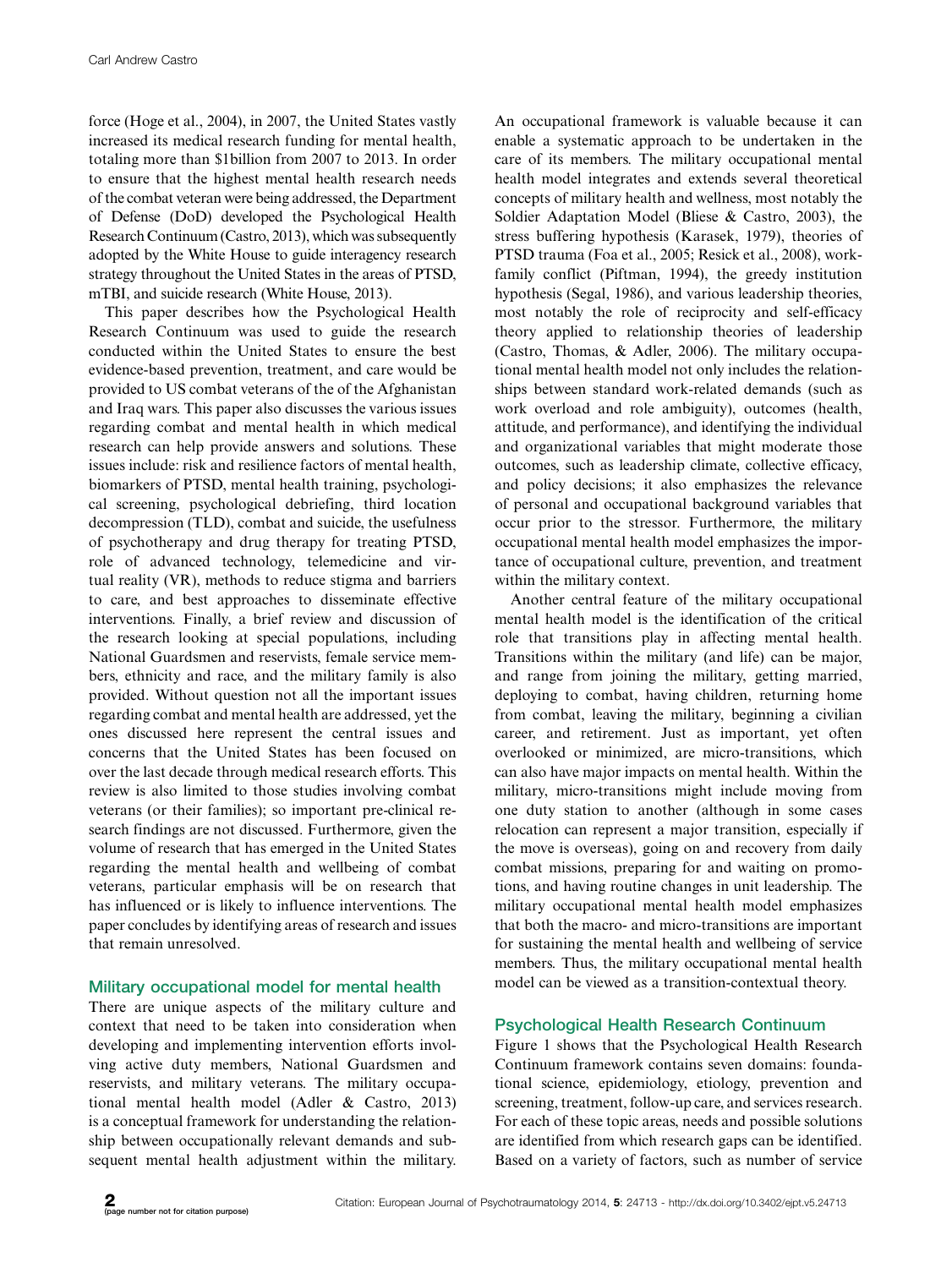

Fig 1. The military Psychological Health Research Continuum.

members affected, severity of the medical condition, state of the science, and ongoing research, research gaps are prioritized for funding. This way, the United States can ensure that there is awareness of all identified needs, that all ongoing research within a particular research gap is integrated with other ongoing research, and that there is no unintended duplication of effort.

There are, however, several important areas that the Psychological Health Research Continuum framework does not capture. The Psychological Health Research Continuum does not 1) provide a projected timeline for when a solution for mental health care need will be provided, 2) identify how much more additional funding will be necessary to provide a solution, 3) describe the level of medical evidence that exists for all possible solutions, 4) consider the military context for a possible solution, or 5) include important subtopics of interest such as military veterans; National Guard and reservists; unique sex, ethnic and racial issues; and the complexities of comorbidities. Nevertheless, as long as these issues are kept in mind, the Psychological Health Research Continuum can be useful for organizing, determining funding priorities, and describing the extensive mental health research that is ongoing in the area of psychological health within the United States. The Psychological Health Research Continuum has been used to organize the research domains for many mental and behavioral health issues, including PTSD, suicide, alcohol and substance use, violence and anger within the military, risk-taking behaviors, and building resilience.

#### Foundational science

Foundational science is basic discovery science. By definition, if the research involves the investigation of a mental health condition, no matter how reductionist,

then the research is not foundational. Classic examples of foundational science topics include the structure of DNA, the origins of the universe, and how the brain encodes memories. Yet, foundational science is essential in order to understand the mechanisms and processes that underlie mental health disorders and diseases, which then can be the targets for the development of successful interventions. For example, many trauma theories of PTSD (Foa et al., 2005) have their origins in information processing theory, which was developed not to understand the impact of trauma on mental health, but originally to describe and explain the mental development of children, which has since been expanded to describe and explain cognitive processes across a wide range of age groups and conditions (Proctor & Vu, 2006). Thus, what many consider to be basic or foundational science in the areas of mental health is actually epidemiological or etiological and therefore these topics will be discussed under those research areas.

# **Epidemiology**

Epidemiology efforts involve population level descriptive studies of the patterns and causes of health and disease conditions aimed to identify the nature of the risk factors and frequency of chronic effects. Within the military Psychological Health Research Continuum, the focus has been on identifying the impact of combat and deployment on the mental health status of the service member, including risk and resilience factors. Such efforts necessarily require the development or maintenance of databases that allow for the long-term monitoring of the mental health status of combat veterans. Thus, both general and specific databases are needed to achieve these goals.

Although the DoD has funded a number of epidemiological studies to address the mental health issues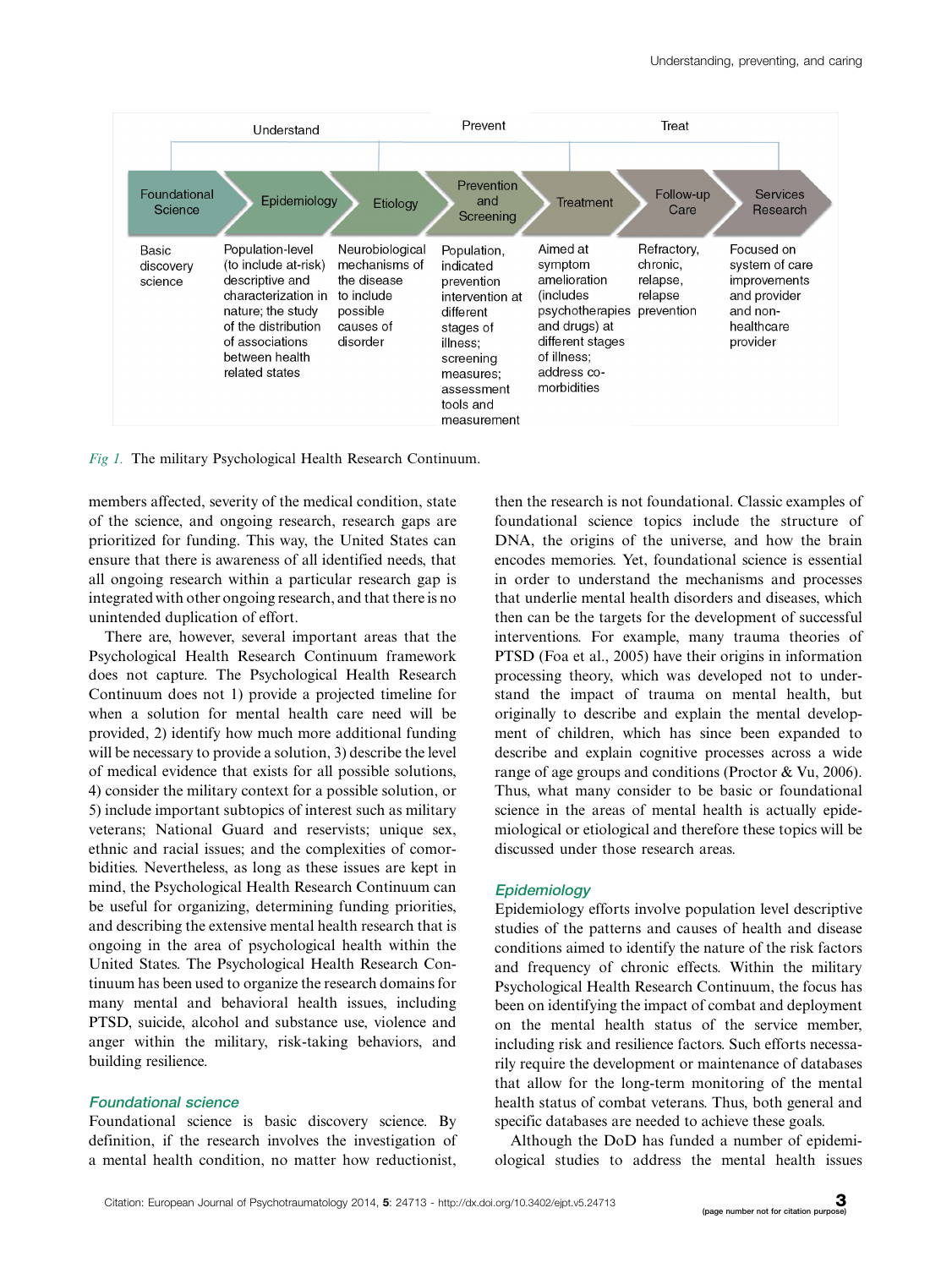related to deployment and combat, the DoD's flagship epidemiology study (akin to the Framingham study) is the Millennium Cohort (MILCOHORT) Study, which began in 2000 and is scheduled to run until 2067.

The MILCOHORT is the largest prospective health study in US military history (Ryan et al., 2007) comprising more than 200,000 service members and veterans. Furthermore, it is one of the few medical research efforts that began prior to 9/11, so unbiased baseline rates can be established for many mental and physical health conditions. Findings from the MILCOHORT have provided important information about the onset of new PTSD following deployment and combat, estimated to be between 7.6-8.7% compared to 1.4-3.0% for non-combat or non-deployers (Smith et al., 2008); onset of new depression following combat, estimated to be 5.7% for men and 15.7% for women compared to 3.9 and 7.7% for men and women, respectively, who have never deployed (Wells et al., 2010); and the lack of association of suicides in military personnel deployed to either Iraq or Afghanistan (LeardMann, Powell, et al., 2013) among others.

Another important epidemiological surveillance study of service members' mental health is the large-scale, 5-year, Land Combat Study initiated in 2003. This study involves anonymous cross-sectional and longitudinal surveys of mental health status of service members from combat infantry brigades at different points in the deployment cycle. Findings from this effort indicated that 12-13% of service members surveyed 3-4 months post deployment met screening definition of PTSD, compared to 5% at baseline (Hoge et al., 2004). Other findings from the Land Combat Study documented that psychological stigma was two to three times as high for those screening positive for a mental health care problem compared to those who didn't screen positive.

Interestingly, the PTSD rates of US service members deployed to Afghanistan appear to be significantly higher compared to other nations such as the United Kingdom and Canada when their service members were deployed to the same location (Hotopf et al., 2006). However, in a joint UK-US study, when key variables such as age, marital status, and combat experiences were adjusted, no significant differences in PTSD rates between UK forces and US forces who deployed to Afghanistan were found (Sundin et al., 2014). PTSD rates for UK forces were 3.9% compared to 3.6% for US forces. Interestingly, and somewhat unexpectedly, alcohol use and aggression were higher for UK personnel than for the US personnel. More than 34% of UK personnel screened positive for alcohol use on the AUDIT compared to just 8.4% for US personnel, with aggression being twice as high in the UK personnel compared to US personnel (17.3 vs. 7.7%).

Another important epidemiology study currently underway is the Army STARRS (Study to Assess Risk and Resilience in Servicemembers) (Schoenbaum et al., 2013). This study is designed to identify the risk and resilience factors associated with the Army suicide rates, which have increased over the past 8 years at an alarming rate (Castro & Kintzle, 2014), especially for the army and the Marines. Suicide rates within the military are now on par with the suicide rates seen in the civilian population, and suicide attempts in the military are more likely to result in death than in the general population (Anestis & Bryan, 2013). For example the rates of suicide for the army have doubled, increasing from 11.1 per 100,000 in 2008 to 22.1 per 100,000 in 2012. There has been much speculation and debate as to the causes of these astonishing increases in suicide rates, ranging from an overall increase in the stress on the force because of a decade of wars, to multiple military deployments, to the stressors of combat, to the lowering of accession standards, among others, including mild traumatic brain injury resulting from concussions. There is no debate that: 1) the stress on the force over the past decade has increased at unprecedented levels; 2) suicide rates are increasing for both deployed service members and for service members that have never deployed; 3) high combat exposure results in significant increases in mental health problems such as depression, anxiety, and PTSD; and 4) mental health problems associated with combat are a significant risk factor for death by suicide. Thus, it is likely the increases in military suicides can be attributed to both an increase of stress on the force and to high combat exposure, possibly mediated through guilt and second-guessing (Bryan, Ray-Sannerud, Morrow, & Etienne, 2013), which leads to severe emotional distress (Bryan, Rudd, & Wertenberger, 2013), that results in an increase in combat-related mental health problems.

The final large, epidemiological effort that must be mentioned is the annual mental health advisory teams (MHATs) which began in 2003 and are designed to assess the mental health of US service members in combat environments, including an evaluation of the in-theatre behavioral healthcare delivery system. Although a detailed report of these teams has been described elsewhere (Bliese, Thomas, McGurk, McBride, & Castro, 2011), it is important to note here that this was the first time in any nation's history that the mental health status of a force was assessed while there were still ongoing combat operations. Other nations have since replicated the US's MHAT approach (Mulligan et al., 2010). Key findings from the MHATs include: 1) deployed soldiers and Marines experience high rates of combat, which are related to increases in PTSD rates (see also Maguen et al., 2013 among others); 2) longer and multiple deployments lead to increases in PTSD, depression, and anxiety rates if service members do not have adequate recovery time between deployments, and 3) combat frequency and mental health problems are associated with ethical mistreatment of non-combatants (see Castro & McGurk, 2007).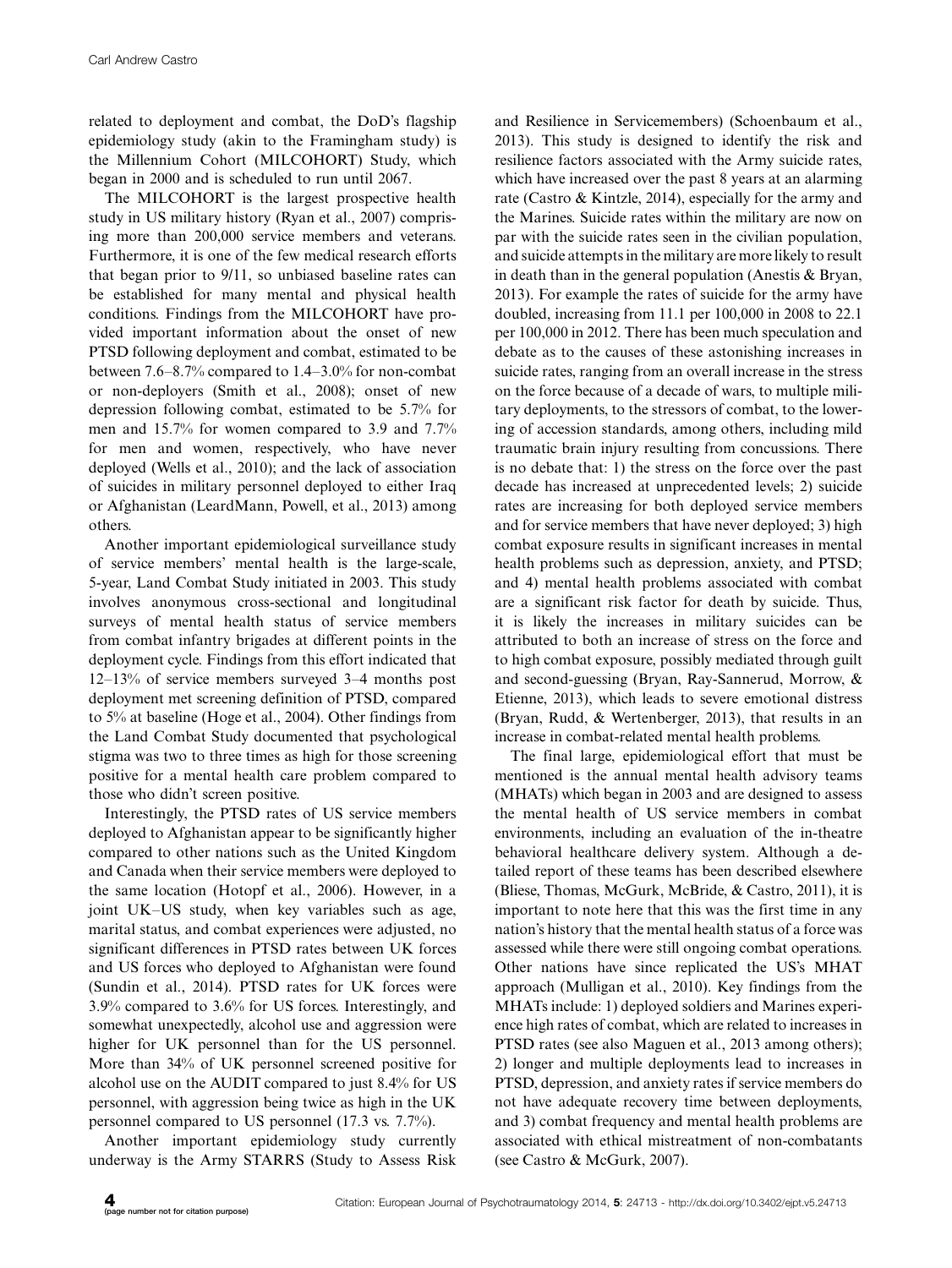# **Etiology**

Etiological studies are concerned with determining the biological, psychosocial, and environmental causes of a mental health disorder. Critical work funded in this domain includes the characterization of the PTSD disease processes and the underlying neurobiological mechanisms. The objective is to develop a validated model, including risk and resilience factors, symptom onset, recovery, and disorder trajectories. Understanding the interplay between PTSD and other comorbid disorders is also a key focus.

Not surprisingly, adverse childhoods have been shown to be related to depression and PTSD following combat exposure (Cabrera, Hoge, Bliese, Messer, & Castro, 2007); and childhood physical and sexual abuse have been associated with suicide risk for military veterans (Bryan, McNaughton-Cassill, Osman, & Hernandez, 2013). Similarly, military sexual trauma, an often unreported trauma for both men and women, can and does occur during military deployments (LeardMann, Pietrucha, et al., 2013). Military personnel who are especially vulnerable to being sexually assaulted are those who have been previously sexually assaulted prior to entering the military, and military service members sexually assaulted are more likely to suffer from PTSD and other comorbidities such as depression, anger, eating disorders, and suicidality (see Maguen et al., 2012).

The United States has made an enormous investment in biomarker research for PTSD (and to a much lesser extent in suicide research) (see for example Ursano et al., in press). The theoretical plausibility and the practical use of biomarkers for the assessment and treatment of PTSD are convincing (Yehuda, Neylan, Flory, & McFarlane, 2013). DNA methylation (Rusiecki et al., 2012) and glucocorticoid receptor methylation (Yehuda et al., in press) have shown early promise in identifying combat veterans with or without PTSD. Indeed, the glucocorticoid receptor gene, NR3C1, has been shown to predict treatment outcome of combat veterans with PTSD (Yehuda et al., 2013). Likewise, inflammatory proteins have been shown to be associated with PTSD in Marines returning from a combat deployment (Eraly et al., 2014). It is widely anticipated that ongoing and future biomarker research will yield biomarkers that will be useful in the diagnosis and treatment of combat-related PTSD.

# Prevention and screening

Prevention efforts include population, selective, and indicated preventions. Prevention efforts include the development and validation of effective mental health and education training of service members, as well as validated leader training. Risk prevention, risk reduction, and resilience building efforts also represent important prevention efforts. Research aimed at reducing psychological stigma and barriers to seeking treatment are also

undertaken. Screening might be viewed as separate from prevention because screening typically involves the identification of the early onset of mental health symptoms or mental health symptoms that have not been detected, yet requiring intervention. Key efforts include the validation of assessment tools and measures, as well as interview screening protocols. In addition to the development and validation of self-report screening procedures to detect mental health issues, the development of ''objective'' mental health screens is also an important area of research.

Although many countries conduct mental health training to reduce the effects of combat on the mental health status of service members, the only mental health training program for military personnel that has undergone rigorous scientific validation is Battlemind training. The United States was the first country to propose that mental health training before, during, and after deployment could attenuate the adverse effects of combat (McKibben, Britt, Hoge, & Castro, 2009). In a series of studies involving group randomized trials, the Battlemind mental health training program was shown to significantly reduce the mental health symptoms associated with PTSD, depression, and sleep in combat veterans returning from Afghanistan (Adler, Bliese, McGurk, Hoge, & Castro, 2009; Castro, Adler, McGurk, & Bliese, 2012). Since its introduction over a decade ago, other resilience-based training programs have expanded upon the Battlemind concepts, yet all the while maintaining its core elements (Zamorski, Guest, Bailey, & Garber, 2012).

Leaders too are critical for sustaining the mental health of their subordinates. Castro and McGurk provided compelling evidence that when junior leaders display constructive and positive behaviors; the mental health of their subordinates is superior to the mental health of subordinates whose leaders do not engage in such behaviors (Castro & McGurk, 2007). This finding that leaders can play a pivotal role in sustaining the mental health of their subordinates who have been exposed to high combat has opened up a new area of research that has yet to be fully explored.

Mental health screening is one of the most widely used methods for identifying service members returning from combat who might need help for a mental health issue (Wright, Huffman, Adler, & Castro, 2002). The United States was the first country to employ mental health screening on a wide basis, which began in 1995 for all US personnel returning home from the peacekeeping mission to Bosnia. Benefits of mental health screening include: providing a formal process for the opportunity of early mental health intervention; reducing stigma and barriers to care for mental health issues; providing service members an opportunity to self-identify for a mental health issue that is concerning them; familiarizing service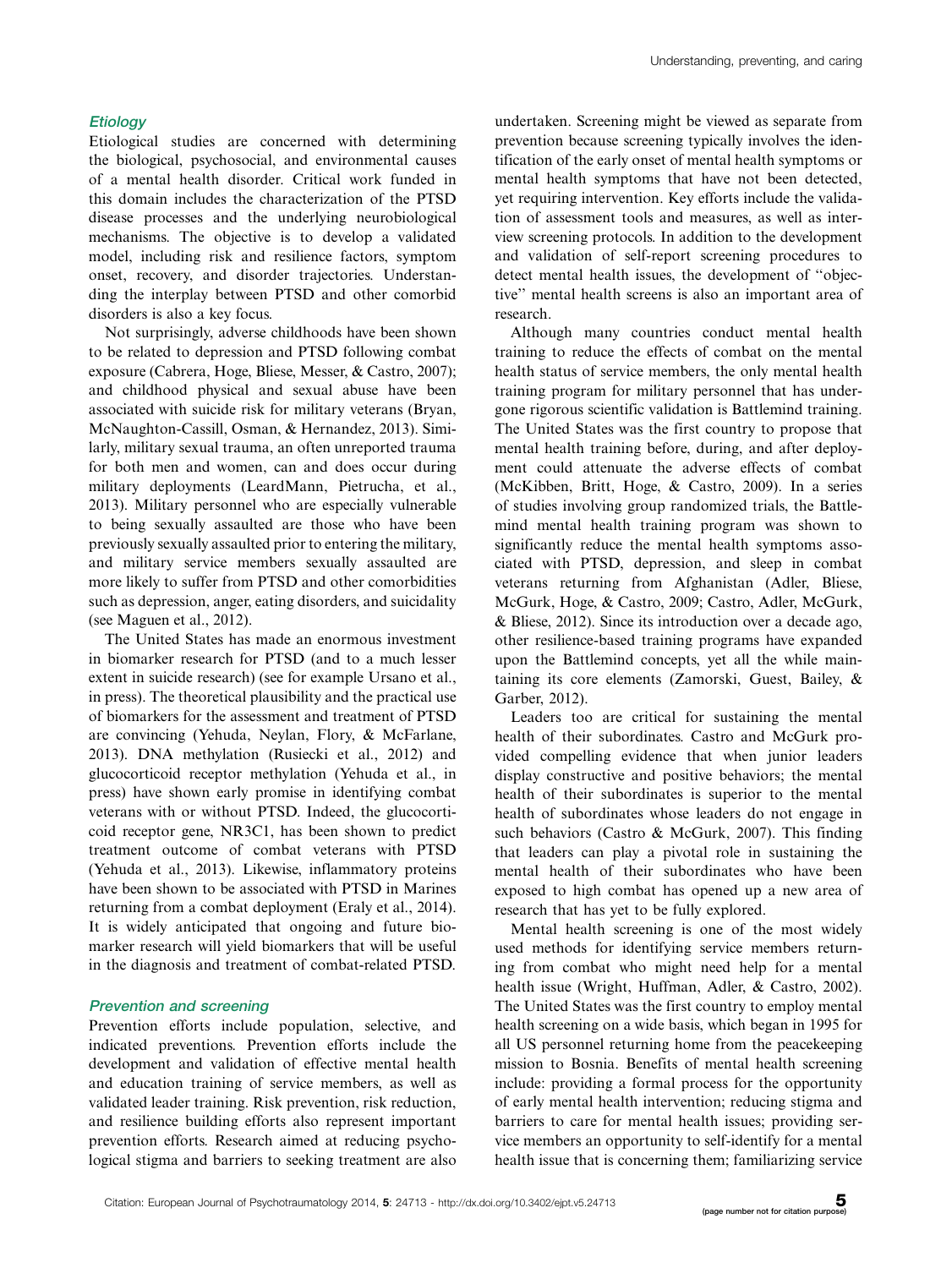members with the military mental health care system; and helping to change the military culture around mental health care (Wright et al., 2002). Despite inherent issues associated with mental health screening, such as low specificity and sensitivity as well as underestimating true prevalence rates of service members in need of mental health care, mental health screening remains the preferred method for early identification of service members with mental health issues (Milliken, Auchterlonie, & Hoge, 2007).

Service members returning home from combat pose unique challenges for the communities receiving them. One day the service member may be conducting combat operations where they are killing the enemy, and the next day they are back home with their family and friends. The experience of Vietnam veterans is often cited as an example when combat veterans were in the jungle one day and back on Main Street in the US the next. Some believe that this sudden transition from the war zone to home contributed to many of the mental health and other adjustment problems seen in Vietnam veterans. On the flip side, for veterans from World War II, it has been suggested that the slow journey home on troop ships allowed these veterans to ''decompress'' naturally, implying (erroneously) that World War II veterans did not have any mental health issues related to combat.

The United States showed that ''decompression'' conducted in garrison at the service members' home station back in the States immediately upon returning home from combat resulted in fewer PTSD symptoms, better sleep, and a healthier transition 4 months later compared to service members who didn't experience garrison-based decompression (see Adler et al., 2009; Castro et al., 2012). Other countries, however, set up decompression sites at third locations for returning combat veterans, arguing that in order for decompression to be effective that it must occur at a site away from family and friends, without external distractions, and be limited to unit members on the combat deployment (Castro, Greenberg, & Vigneulle, 2009). Unfortunately, there is no evidence demonstrating that a third location is necessary for decompression to be effective in preventing combat-related mental health problems. Indeed, in the only rigorous study undertaken, TLD, did not reduce the mental health burden associated with combat (ADF Report, 2012), suggesting that excluding family and friends from the process is not necessary, nor necessarily ideal. In a quasi-experimental study conducted by the United Kingdom, TLD was not effective for those service members in the greatest need of psychological support (Jones et al., 2013).

The research into the effectiveness of psychological debriefings in the prevention of combat-related mental health issues should be mentioned because the use of psychological debriefings remains controversial (Wessely & Deahl, 2003). However, systematic reviews of psychological debriefings (Rose, Bisson, Churchill, & Wessely, 2002) that have been conducted to determine whether it is effective in preventing or ameliorating the adverse behavioral or mental health effects resulting from trauma have included studies involving victims of trauma, who were physically wounded, such as burn and rape victims, as well as victims of motor vehicle accidents, despite the developers of psychological debriefing clearly stating that such individuals should not undergo such debriefing procedures (Everly & Mitchell, 1997). In a large group randomized trial of combat veterans returning from a year-long deployment to Iraq, psychological (Battlemind) debriefing reduced the psychological symptoms associated with PTSD down to 4 months after returning home (Adler et al., 2009). Thus, the use of psychological debriefings, at least with a military context, appears to provide a useful early intervention tool for lessening the impact of combat and deployment stress on the mental health and wellbeing on service members.

# **Treatment**

Treatment research is aimed at symptom amelioration that covers the different stages of illness. Key treatment modalities include psychotherapies and medications. Treatments that are new or involve repurposed psychotherapies, medications, and combination treatments are also of importance. Treatments that are brief, yet still effective are preferred. Methods for guiding personalized treatments are also highly desirable. Complementary and integrative adjunctive therapies are important. Telemedicine and technology enhanced psychotherapies, which improve treatment effectiveness are also a focus. Treatment research that advances the scientific evidence to improve clinical practice guidelines is highly desirable. Finally, biomarkers that detect the effectiveness of treatment therapies are sought.

The treatment of mental health issues in the military generally follows the same clinical practices for the treatment of civilian mental health issues. Adler and Castro (2013), however, have argued that the treatment of combat-related PTSD should differ from the treatment of non-combat-related PTSD because of significant differences in the nature of the trauma(s), the symptom manifestations and intensity, and the time course of the disorder. Support for this position has indeed been reported. A critical issue is whether approaches to treating other combat-related mental and behavioral health issues will also have be modified and adapted for the military occupation.

When discussing treatments for PTSD, one should appreciate that prior to 9/11 neither of two dominant psychotherapies used to treat PTSD [prolonged exposure therapy (PE) or cognitive processing therapy (CPT)] had ever been shown to be effective in treating combat-related PTSD in either military veterans or in actively serving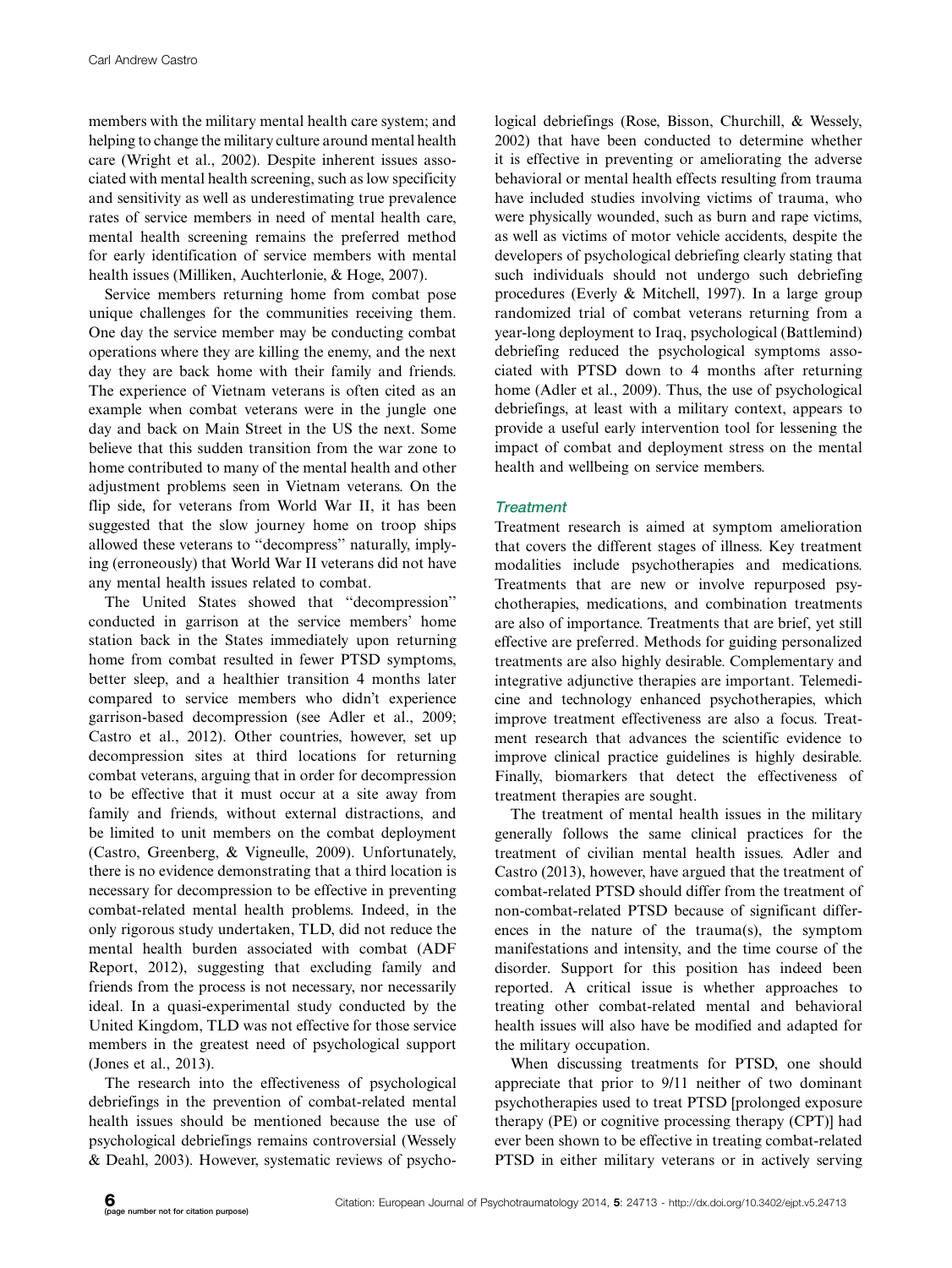combat veterans (Foa, Hembree, & Rothbaum, 2007). Thus, a top research priority was to confirm that the current psychotherapies for treating assault-related PTSD would also be effective in treating combat-related PTSD, and whether adjustments to the treatment protocols would be needed. Thus, several major clinical trials were commissioned to assess the effectiveness of PE and CPT alone or in combination with drugs approved for treating PTSD in combat veterans suffering from PTSD who were still serving on active duty. Fortunately, PE has been shown to be effective in reducing PTSD symptoms in veterans from the Vietnam War, the first Gulf War, and from the wars in Iraq and Afghanistan (Yoder et al., 2012). Large clinical trials assessing the effectiveness of PE in active duty service members is currently underway (Peterson, Luethcke, Borah, Borah, & Young-McCaughan, 2011).

There have been two drugs approved by the Federal Drug Administration (FDA) for the treatment of PTSD, Zoloft and Paxil. However, neither of these drugs has ever been tested for their effectiveness in treating combatrelated PTSD. Both drugs were tested and approved by the FDA for treating non-combat-related PTSD, usually associated with rape or sexual assault. Clinical trials are currently underway to assess the effectiveness of these drugs in treating combat-related PTSD.

In addition to psychotherapies and drugs to treat combat-related PTSD, the United States has also explored other novel or innovative approaches for either treating combat-related PTSD or interventions to be used as adjuncts for existing treatments. For instance, transcranial magnetic stimulation has been shown in numerous studies to be an effective treatment for PTSD (Karsen, Watts, & Holtzheimer, 2014). In a small pilot study, emotional freedom technique has also been shown to be effective in ameliorating the symptoms associated with PTSD (Church et al., 2013). Furthermore, mindfulness based stress reduction therapy has proved promising in reducing PTSD, depression, and other anxiety-related disorders (Arch et al., 2013). Most recently, ketamine has been shown to be efficacious as a treatment for chronic PTSD (Feder et al., 2014).

Finally, prazosin has been shown to be an effective adjunct for the treatment of PTSD-associated nightmares (Koola, Varghese, & Fawcett, 2014; Raskind et al., 2013).

Advanced technologies and telemedicine have been used in a variety of innovative ways to improve the delivery, assessment, and care of evidence-based therapies to service members and veterans. Video teleconferences have been used to provide behavioral health care to military personnel in isolated, rural areas where behavioral health care providers are not readily available, including using video teleconference technology to support military personnel on deployments or during prolonged exercises (Hill et al., 2004). Indeed, video teleconference procedures have

been shown to be effective in delivering CPT (Morland et al., 2014) to combat veterans with PTSD. Smartphone apps have also been used in the management of PTSD symptoms and reactions, such as sleep and anxiety reactions (Kuhn et al., 2014). Computer simulation games have successfully been used as an adjunct for the treatment of alcohol use disorder by allowing veterans with alcohol use disorders to practice relapse preventions skills (Verduin, LaRowe, Myrick, Cannon-Bowers, & Bowers, 2013).

Finally, a number of efforts have been initiated to demonstrate the value of VR as an adjunct to PE for treating combat veterans with PTSD (Rizzo et al., 2010). To date, all reported efforts utilizing VR to assist in the treatment of combat-related PTSD have involved case studies, open trials, with no control groups or randomization or pilot studies (e.g., Reger et al., 2011). Large RCT studies are currently underway to fill this important scientific gap.

#### Follow-up care

Follow-up care is focused on assessing the length and durability of treatments, long-term consequences of treatment, rehabilitation, and relapse prevention. Also of interest is the development and validation of return-toduty standards following a mental health illness or disease. Follow-up care research includes long-term recovery tracking and systems of care. The development of recovery protocols and tools for conducting periodic assessment or re-screening is considered follow-up care. Models that ensure the continuity of care are also developed under this research line, as is the development and validation of collaborative case management.

Although follow-up care research represents a critical area of research, research to date has not been encouraging. For instance, telephone monitoring and support of veterans after discharge from a residential PTSD treatment program did not show improved mental or behavioral health outcomes compared to veterans who not receive follow-up care management (Rosen et al., 2013). In a recently completed review and meta-analysis of remission from PTSD without specific treatment, involving 42 studies with 81,642 participants, it was found that the remission rate was 51.7% 5 months following the trauma compared to 36.9% remission rate beyond 5 months after the trauma, indicating that early treatment is essential for improved prognosis (Morina, Wicherts, Lobbrecht, & Priebe, 2014). Another effort that is underway is to determine if suicide mortality can be reduced following 2-year post discharge following inpatient hospitalization for suicidality through the use of caring emails (Luxton et al., 2014).

# Services research

Services research is broad. Service research is focused on system of care improvements, improving access to care,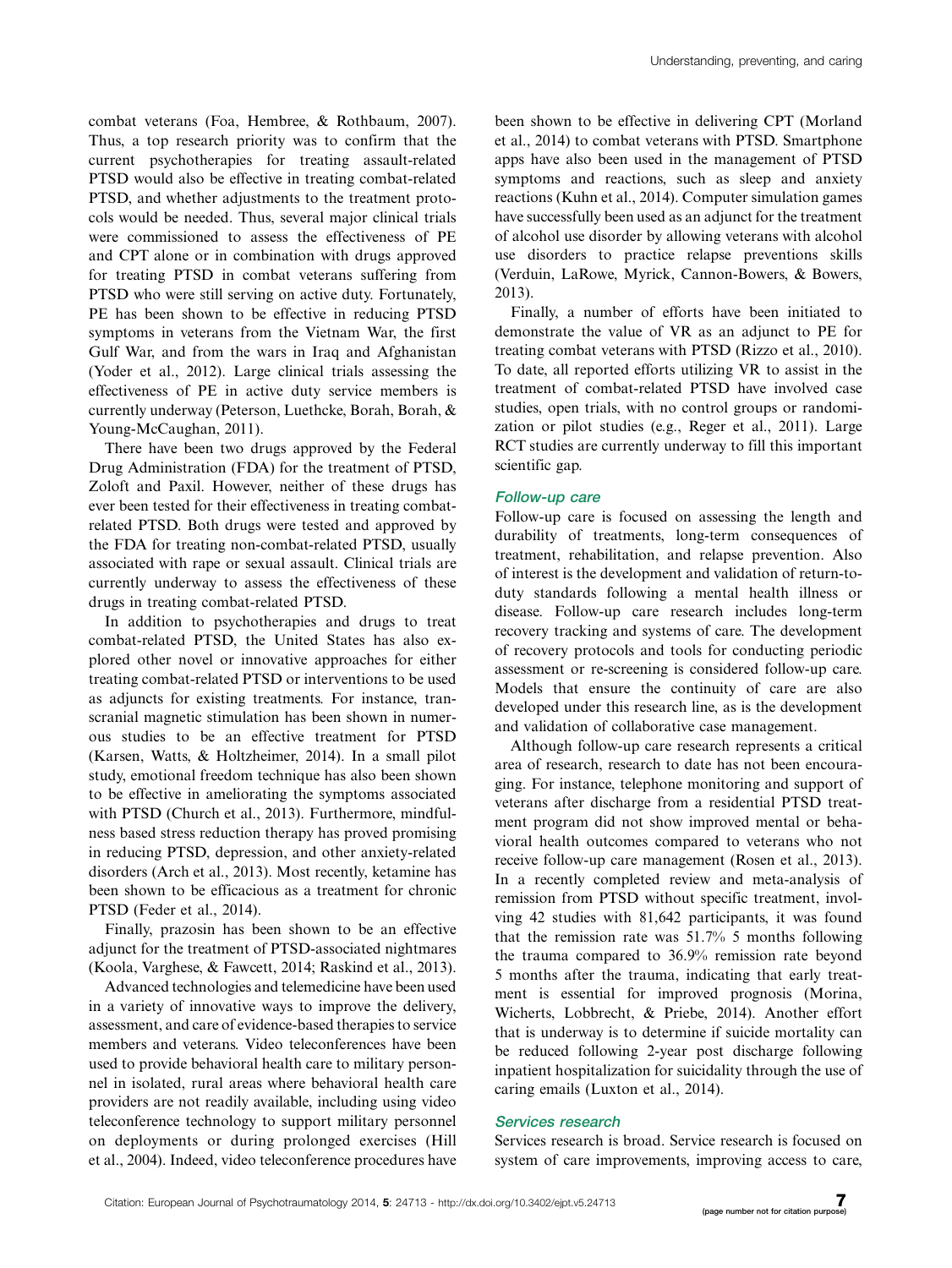including understanding mental health service utilization factors; enhancing the delivery of healthcare services, and improving treatment adherence. Services research is also aimed at improving access quality and outcomes of care through improved coordination and consistency of clinical treatment. Maintaining efficacy and fidelity in treatment and care systems, developing effective methods for disseminating best practice information, increasing the adoption of best practices by providers, and developing valid training tools for service, VA, and community providers also fall within the domain of services research.

Efforts to develop collaborative care models to improve primary care management of veterans with PTSD have not been successful (Schnurr et al., 2013). Indeed, those veterans who received telephone management through a coordinated system of care involving a case manager, primary care provider, and a psychiatrist were no different than those veterans who received usual care in symptoms associated with PTSD or in functionality. Instead, those veterans who received coordinated care were more likely to have had a mental health visit and to have received antidepressant medications, suggesting that neither of these additional mental health interventions resulted in any appreciable improvement.

Service members fail to receive mental health care due to psychological stigma and various organizational barriers (Hoge et al., 2004). Numerous research efforts have been initiated to increase the likelihood of service members receiving mental health care by either reducing the stigma and barriers to seeking care or by increasing the motivation of service members to seek care. Initial results using brief motivational feedback have shown that veteran patients with comorbid substance dependence and psychiatric disorder were more likely to enter outpatient treatment groups compared to those veterans who did not receive brief motivational feedback (Lozano, LaRowe, Smith, Tuerk, & Rotzsch, 2013). Likewise, combat veterans who indicated a readiness for change at intake were more likely to utilize outpatient mental care resources (Jakupcak et al., 2013).

The VA embarked on an organizational-wide dissemination program in 2008 to train behavioral health care providers in PE and CPT to improve the delivery of evidence-based psychotherapies to veterans with PTSD (Cook et al., 2013). Despite these noble attempts to disseminate evidence-based care, behavioral health care providers still report wide variation in the adoption of these two treatments for PTSD, ranging from no adoption to nearly full adoption. Furthermore, as last as 2010, only 27% of patients received any psychotherapy, with new cases of PTSD receiving no psychotherapy or a low-intensity amount of psychotherapy (Mott, Hundt, Sansgiry, Mignogna, & Cully, 2014).

# Special populations

#### Military families

For the service member, leaving the combat zone marks the beginning of the transition home, with the objective to smoothly reunite with their families, to put the stresses of combat behind them, and prepare to deploy again if needed. Just the same, family members have struggled and will struggle with this reunion (Hazle, Wilcox, & Hassan, 2012). Military families also have unique challenges (Riviere & Merrill, 2011). For example, while a service member is deployed to a combat zone, their family often worries about the health and safety of the service member (Pincus, House, Christensen, & Adler, 2005). Families of deployed service members have always been expected to be encouraging and protective, but their own needs and reactions to deployment have often been understudied or ignored, especially by civilian institutions. By and large, military children and families are largely resilient, characterized by an ability to adapt, take advantage of adversity, and change to learn new skills. On the other hand, not all families display these qualities of durability. ''Secondary'' PTSD has now been identified as a serious and real threat to spouses, children, and others who must adapt to the disordered behavior of a combat veteran family member (Figley, 1998). Under circumstances in which a returning service member cannot sleep, turns day into night, reacts with unpredictable hostility to daily events, cannot maintain work, and cannot focus, every family member is thrown of balance.

#### National Guard and reserves

The National Guard and reserves are also a special group affected by this war. They comprised at any given time during the war between 26 and 40% of the forces deployed to Iraq and Afghanistan. Reservists are in fact twice as likely to demonstrate need for mental health services following deployment, based on screening criteria used by the military (Castaneda et al., 2009). Several factors are thought to contribute to these comparatively poor outcomes. Most reservists live far from military facilities and therefore have little identity as a military family. They lack access to the supportive services and network found at or in military installations (Castaneda et al., 2008).

# Future psychological health research needs for combat veterans

The diagnosis of PTSD has recently been changed (see APA, 2014). The definition of a traumatic event has been changed; the number of symptom clusters has been increased from three to four; and new symptoms, behaviors, and reactions have been added, including persistent negative trauma-related emotions, persistent distorted blame of self and others, risky or reckless behaviors,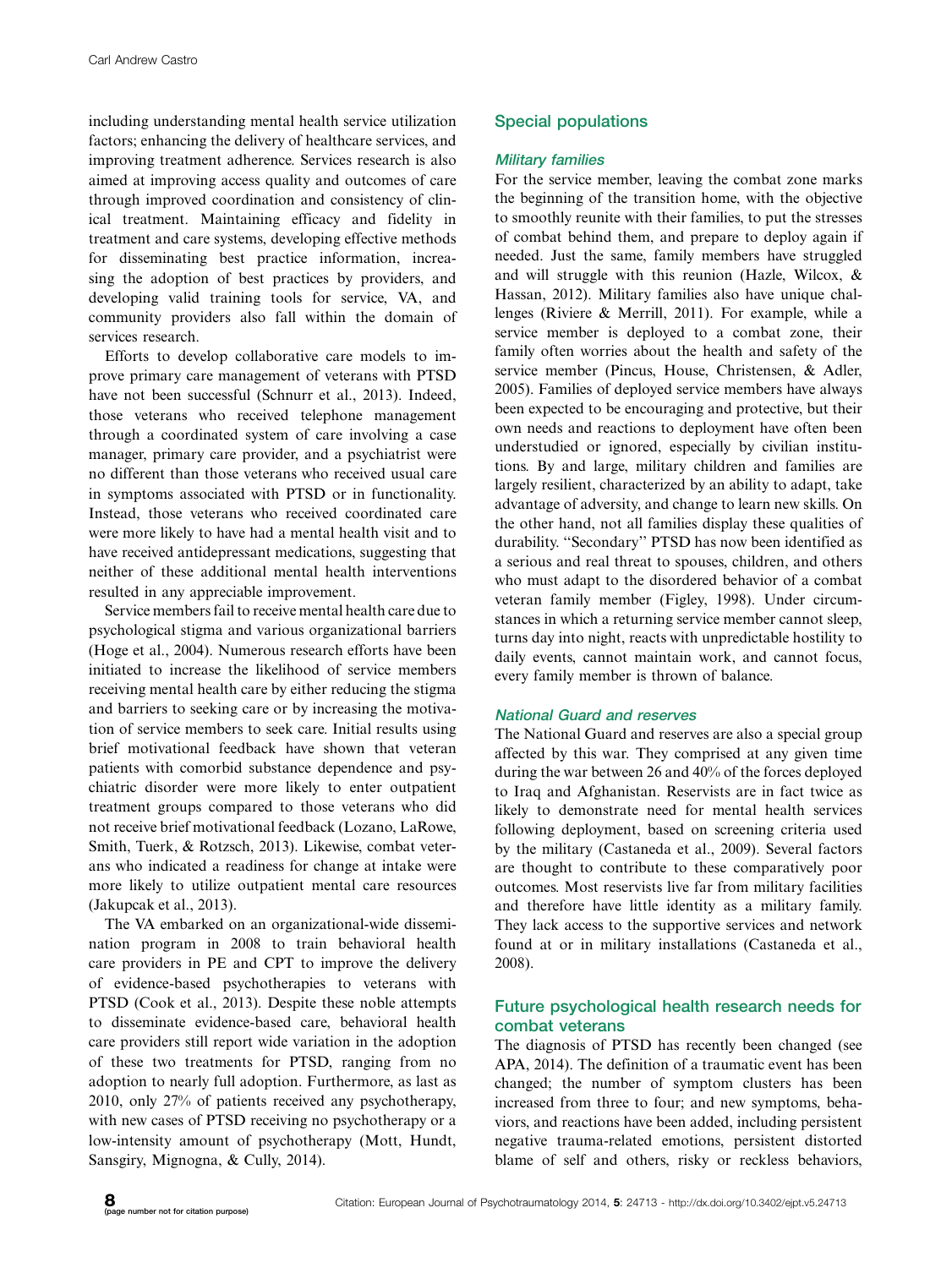among others. To a large extent these changes were purported to be motivated by the desire to provide better care for combat veterans who were exposed to the trauma of war. However, the scientific evidence to merit these changes is questionable, and likely to result in confusion around the diagnosis of PTSD, as well as erroneously attributing symptoms to behavior (see Harpaz-Rotem, Tsai, Pietrzak, & Hoff, 2014; Zoellner, Bedard,-Gilligan, Jun, Marks, & Garcia, 2013).

Moreover, the words "combat," "veteran," or "military'' do not appear anywhere in the diagnostic description, not even in the section devoted to high risk occupations. The scientific evidence for lumping combatrelated PTSD, with PTSD related to other forms of trauma such as sexual or physical assaults, and survivors of natural disasters such as hurricanes and floods is questionable (see Adler & Castro, 2013 for a detailed discussion of this concept). Veterans of war often describe their combat and deployment experiences as the most exciting time of their life, something they would be willing do all over again. Such statements are made even by combat veterans who are suffering from PTSD! Yet, neither rape victims nor survivors of natural disasters ever describe their trauma experiences this way, although some individuals in disaster settings might find excitement in such situations that was unknown to them before. Most certainly we are describing two different populations. Additional research will be needed to elucidate these differences.

# **Conclusion**

The demands of conducting warfare in two combat theaters for over a decade, involving multiple deployments, has dramatically affected the psychological health of the US military forces. The last decade has witnessed a cultural shift in the research landscape regarding mental health research for combat veterans. The transition from combat to back home can be challenging. And the transition from military to civilian life, under the best circumstances, can be difficult and is not always negotiated successfully (Hassan & Flynn, 2012). Given the current and future mental health challenges facing our veterans and their families, military mental health programs and support services have never been more crucial in resolving many of these hardships and in restoring the human potential of our veterans and families. The brave men and women who wear the uniform in combat deserve our deepest gratitude and support.

# Conflict of interest and funding

There is no conflict of interest in the present study for any of the authors.

# **References**

- ADF Report. (2012). ADF Decompression evaluation report. Canberra, Australia, Joint Health Command.
- Adler, A. B., Bliese, P. D., McGurk, D., Hoge, C. W., & Castro, C. A. (2009). Battlemind debriefing and Battlemind training as early interventions with soldiers returning from Iraq: Randomization by platoon. Journal of Consulting and Clinical Psychology, 77, 928-940. DOI: 10.1037/a0016877. Supplemental materials: [http://dx.doi.org/10.1037/a0016877.supp.](http://dx.doi.org/10.1037/a0016877.supp)
- Adler, A. B., & Castro, C. A. (2013). The occupational mental health model for the military. Military Behavioral Health, 1, 1-11. DOI:10.1080/21635781.2012.721063.
- American Psychiatric Association (2014). Diagnostic and statistical manual of mental disorders, Fifth Edition (DSM-5). Washington, DC: American Psychiatric Publishing.
- Anestis, M. D., & Bryan, C. J. (2013). Means and capacity for suicidal behavior: A comparison of the ratio of suicide attempts and deaths by suicide in the US military and general population. Journal of Affective Disorder, 148, 42-47. DOI: 10.1016/j.jad.2012.11.045.
- Arch, J. J., Ayers, C. R., Baker, A., Almklov, E., Dean, D. J., & Craske, M. G. (2013). Randomized clinical trial of adapted mindfulness-based stress reduction versus group cognitive behavioral therapy for heterogeneous anxiety disorders. Behavior Research Therapy, 51, 185-196. DOI: 10.1016/ j.brat.2013.01.003.
- Bliese, P. D., & Castro, C. A. (2003). The soldier adaptation model (SAM): Applications to peacekeeping research. In T. W. Britt & A. B. Adler (Eds.), The psychology of peacekeeping: Lessons from the field (pp. 185-203). Westport, CT: Praeger.
- Bliese, P. D., Thomas, J. L., McGurk, D., McBride, S., & Castro, C. A. (2011). Mental health advisory teams: A proactive examination of mental health during combat deployment. International Review of Psychiatry, 23, 127-134.
- Bryan, C. J., McNaughton-Cassill, M., Osman, A., & Hernandez, A. M. (2013). The associations of physical and sexual assault with suicide risk in nonclinical military and undergraduate samples. Suicide and Life Threatening Behaviors, 43, 223-234. DOI: 10.1111/sltb.12011.
- Bryan, C. J., Ray-Sannerud, B., Morrow, C. E., & Etienne, N. (2013). Guilt is more strongly associated with suicidal ideation among military personnel with direct combat exposure. Journal of Affective Disorder, 148, 37-41. DOI: 10.1016/j.jad.2012. 11.04.
- Bryan, C. J., Rudd, M. D., & Wertenberger, E. (2013). Reasons for suicide attempts in a clinical sample of active duty soldiers. Journal of Affective Disorders, 144, 148-152. DOI: 10.1016/ j.jad.2012.06.030.
- Cabrera, O. A., Hoge, C. W., Bliese, P. D., Messer, S. C., & Castro, C. A. (2007). Childhood adversity and combat as predictors of depression and post-traumatic stress in deployed troops. American Journal of Preventive Medicine, 33, 77-82.
- Castro, C. A., Adler, A. B., McGurk, D., & Bliese, P. D. (2012). Mental health training with soldiers four months after returning from Iraq: Randomization by platoon. Journal of Traumatic Stress, 25, 376-383. DOI: 10.1002/jts.21721.
- Castro, C. A., Greenberg, N., & Vigneulle, R. M. (2009). Third location decompression workshop findings. Fort Detrick, MD: U.S. Army Medical Research and Materiel Command.
- Castro, C. A., & Kintzle, S. (2014). Suicides in the military: The post-modern combat veteran and the Hemmingway effect. Current Psychiatry Reports. 16(8), 460. DOI: 10.1007/s11920- 014-0460-1.
- Castro, C. A., & McGurk, D. (2007). The intensity of combat and behavioral health status. Traumatology, 13, 6-23.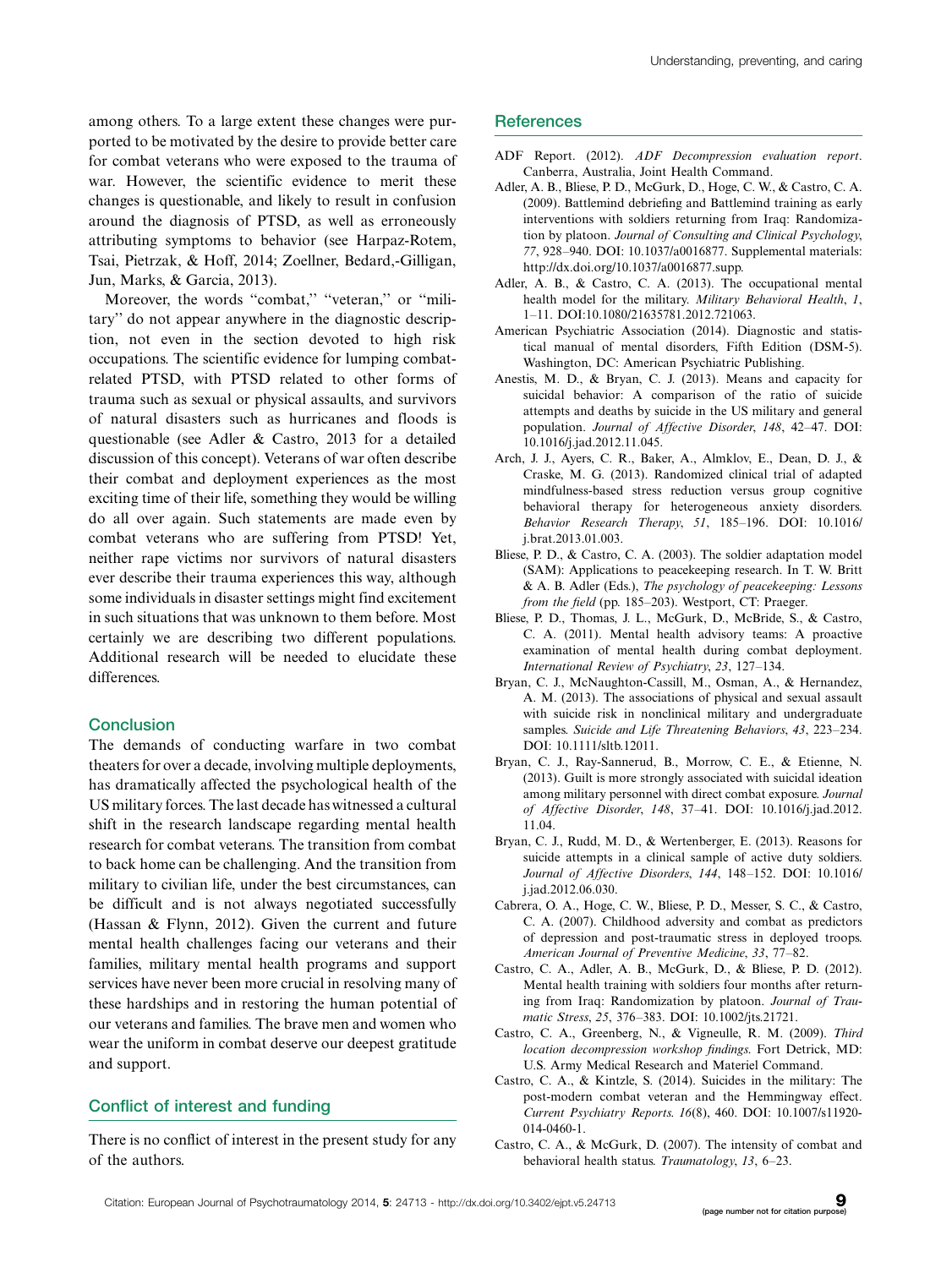- Castro, C. A., Thomas, J. L., & Adler, A. B. (2006). Towards a liberal theory of military leadership. In A. B. Adler, C. A. Castro & T. W. Britt (Eds.), Military life: The psychology of serving in peace and combat, Vol. 2: Operational stress (pp. 192-212). Westport, CT: Praeger.
- Castro, C. A. (2013). Research continuum approach. Symposium entitled, ''Defense against suicide - worldwide military suicide prevention and continuum of care efforts,'' International Association for Suicide Prevention, Oslo, Norway.
- Church, D., Hawk, C., Brooks, A. J., Toukolehto, O., Wren, M., Dinter, I., et al. (2013). Psychological trauma symptom improvement in veterans using emotional freedom techniques: A randomized controlled trial. Journal of Nervous Mental Disorder, 201, 153-160. DOI: 10.1097/NMD.0b013e31827f 6351.
- Cook, J. M., O'Donnell, C., Dinnen, S., Bernardy, N., Rosenheck, R., & Hoff, R. (2013). A formative evaluation of two evidencebased psychotherapies for PTSD in VA residential treatment programs. Journal of Traumatic Stress, 26, 56-63. DOI: 10.1002/jts.21769.
- Department of Veterans Affairs (2012). Analysis of VA health care utilization among operation enduring freedom (OEF), Operation Iraqi Freedom (OIF), and Operation New Dawn (OND) veterans. Retrieved from [http://www.publichealth.va.](http://www.publichealth.va.gov/epidemiology) [gov/epidemiology.](http://www.publichealth.va.gov/epidemiology)
- Eraly, S. A., Nievergelt, C. M., Maihofer, A. X., Barkauskas, D. A., Biswas, N., Agorastos, A., et al. (2014). Assessment of plasma C-reactive protein as a biomarker of posttraumatic stress disorder risk. Journal of the American Medical Association Psychiatry, 71, 423-431. DOI: 10.1001/jamapsychiatry.2013.4374.
- Everly, G. S., & Mitchell, J. T. (1997). Critical incident stress management (CISM): A new era and standard of care in crisis intervention. Ellicott City, MD: Chevron.
- Feder, A., Parides, M. K., Murrough, J. W., Perez, A. M., Morgan, J. E., Saxena, S., et al. (2014). Efficacy of intravenous ketamine for treatment of chronic posttraumatic stress disorder: A randomized clinical trial. Journal of American Medical Association Psychiatry, 71(6), 681-688. DOI: 10.1001/jamapsy chiatry.2014.62.
- Fischer, H. (2014). A guide to U.S. military casualty statisics: operation new dawn, operation Iraqi freedom and operation enduring freedman (Congressional Report No. RS22452). Washington, DC: Library of Congress Congressional Research Services.
- Figley, C. R. (Ed.). (1998). Traumatology of grieving. Philadelphia, PA: Brunner/Mazel.
- Foa, E. B., Hembree, F. A., Cahill, S. P., Rauch, S. A. M., Riggs, D. S., Feeny, N. C., et al. (2005). Randomized trial of prolonged exposure for posttraumatic stress disorder with and without cognitive restructuring: Outcome at academic and community clinics. Journal of Consulting and Clinical Psychology, 73, 953-964.
- Foa, E. B, Hembree, F. A., & Rothbaum, B. O. (2007). Prolonged exposure therapy for PTSD: Therapist guideline. New York: Oxford University Press.
- Ginzberg, E. (1959). The lost divisions. New York: Columbia University Press.
- Hassan, A. M., & Flynn, M. (2012). Military social work practice. In K. Sowers (Ed.), Social work fields of practice: A foundation of social work. Chapter 10. New York: Wiley.
- Harpaz-Rotem, I., Tsai, J., Pietrzak, R. H., & Hoff, R. (2014). The dimensional structure of posttraumatic stress symptomatology in 323,903 veterans. Journal of Psychiatric Research, 49, 31-36. DOI: 10.1016/jpschires.2013.10.020.
- Harris, F. G., Mayer, J., & Becker, H. A. (1955). Korean theater: I. Psychiatric and psychological data. Washington, DC: Walter Reed Army Institute of Research.
- Hazle, M., Wilcox, S. L., & Hassan, A. M. (2012). Helping veterans and their families fight on!. Advances in Social Work, 13(1), 229-242.
- Hill, J. V., Brown, M. C., Diebold, C. J., Borders, M. A., Staudenmeier, J., Detwiler, H. F., et al. (2004). Behavioral health care of isolated military personnel by videoconference. Telemedicine Journal of Electronic Health, 10, 369-373.
- Hoge, C. W., Castro, C. A., Messer, S. C., McGurk, D., Cotting, D. I., & Koffman, R. L. (2004). Combat duty in Iraq and Afghanistan, mental health problems, and barriers to care. New England Journal of Medicine, 351, 13-22.
- Jakupcak, M., Hoerster, K. D., Blais, R. K., Malte, C. A., Hunt, S., & Seal, K. (2013). Readiness for change predicts VA mental healthcare utilization among Iraq and Afghanistan war veterans. Journal of Traumatic Stress, 26, 165-168. DOI: 10.1002/jts.21768.
- Karasek, R. (1979). Job demands, job decision latitude and mental strain: Implications for job redesign. Administrative Science Quarterly, 24, 285-306.
- Karsen, E. F., Watts, B. V., & Holtzheimer, P. E. (2014). Review of the effectiveness of transcranial magnetic stimulation for posttraumatic stress disorder. Brain Stimulation, 7, 151-157. DOI: 10.1016/j.brs.2013.10.006.
- Koola, M. M., Varghese, S. P., & Fawcett, J. A. (2014). High-dose prazosin for the treatment of post-traumatic stress disorder. Therapeutic Advances in Psychopharmacology, 4, 43-47.
- Kuhn, E., Greene, C., Hoffman, J., Nguyen, T., Wald, L., Schmidt, J., et al. (2014). Preliminary evaluation of PTSD coach, a smartphone app for posttraumatic stress symptoms. Military Medicine, 179, 12-18. DOI: 10.7205/MILMED-D-13-00271.
- LeardMann, C. A., Pietrucha, A., Magruder, K. M., Smith, B., Murdoch, M., Jacobson, I. G., et al. (2013). Combat deployment is associated with sexual harassment or sexual assault in a large, female military cohort. Women's Health Issues, 23, e215e223. DOI: 10.1016/j.whi.2013.05.002.
- LeardMann, C. A., Powell, T. M., Smith, T. C., Bell, M. R., Smith, B., Boyko, E. J., et al. (2013). Risk factors associated with suicide in current and former US military personnel. Journal of the American Medical Association, 310, 496-505.
- Lozano, B. E., LaRowe, S. D., Smith, J. P., Tuerk, P., & Roitzsch, J. (2013). Brief motivational feedback my enhance treatment entry in veterans with comorbid substance use and psychiatric disorders. American Journal of Addiction, 22, 132-135. DOI: 10.1111/j.1521-0391.2013.00315.x.
- Luxton, D. D., Thomas, E. K., Chipps, J., Relova, R. M., Brown, D., McLay, R., et al. (2014). Caring letters for suicide prevention: Implementation of a multi-site randomized clinical trial in the US military and veteran affairs healthcare systems. Contemporary Clinical Trials, 37, 252-260.
- Maguen, S., Cohen, B., Ren, L., Bosch, J., Kimerling, R., & Seal, K. (2012). Gender differences in military sexual trauma and mental health diagnoses among Iraq and Afghanistan veterans with posttraumatic stress disorder. Women's Health Issues, 22, e61-e66. DOI: 10.1016/j.whi.2011.07.010.
- Maguen, S., Madden, E., Bosch, J., Galatzer-Levi, I., Knight, S. J., Litz, B. T., et al. (2013). Killing and latent classes of PTSD symptoms in Iraq and Afghanistan veterans. Journal of Affective Disorder, 145, 344-348. DOI: 10.1016/j.jad.2012.08. 021.
- McKibben, E. S., Britt, T. W., Hoge, C. W., & Castro, C. A. (2009). Receipt and rated adequacy of stress management training is related to PTSD and other outcomes among operational Iraqi freedom veterans. Military Psychology, 21(2), S68-S81.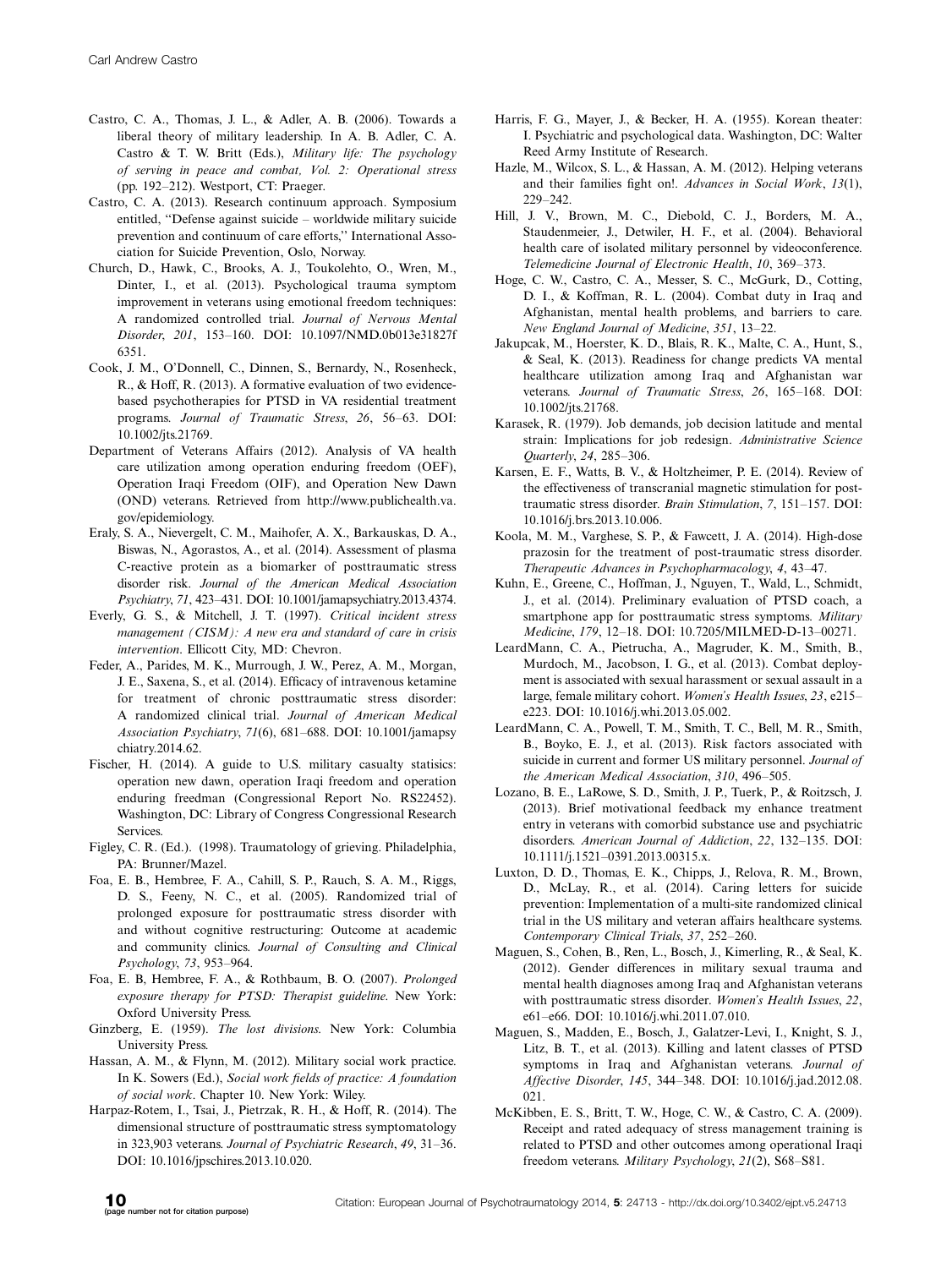- Milliken, C. S., Auchterlonie, J. L., & Hoge, C. W. (2007). Longitudinal assessment of mental health problems among active and reserve component soldiers returning from the Iraq war. Journal of the American Medical Association, 298, 2141-2148.
- Morina, N., Wicherts, J. M., Lobbrecht, J., & Priebe, S. (2014). Remission from post-traumatic stress disorder in adults: A systematic review and meta-analysis of long term outcome studies. Clinical Psychology Review, 34, 249-255. DOI: 10.1016/j.cpr.2014.03.002.
- Morland, L. A., Mackintosh, M-A., Greene, C., Rosen, G. S., Chard, K. M., Resick, P., et al. (2014). Cognitive processing therapy for posttraumatic stress disorder delivered to rural veterans via telemental health: A randomized noninferiority trial. Journal of Clinical Psychiatry, First Online.
- Mott, J. M., Hundt, N. E., Sansgiry, S., Mignogna, J., & Cully, J. A. (2014). Changes in psychotherapy utilization among veterans with depression, anxiety, and PTSD. Psychiatric Services, 65, 106-112. DOI: 10.1176/appi.ps.201300056.
- Perkins, M. E. (1955). Preventive psychiatry during World War II. In J. B. Coates & E. C. Hoff (Eds.), Preventive medicine in World War II: Personal health measures and immunization (pp. 171-232). Washington, DC: Office of the Surgeon General, Department of the Army.
- Peterson, D. B., & Chambers, R. E. (1952). Restatement of psychiatry. American Journal of Psychiatry, 109, 249-254.
- Peterson, A. L., Luethcke, C. A., Borah, E. V., Borah, A. M., & Young-McCaughan, S. (2011). Assessment and treatment of combat-related PTSD in returning war veterans. Journal of Clinical Psychology in Medical Settings, 18, 164-165. DOI: 10.1007/s10880-011-9238-3.
- Piftman, J. F. (1994). Work/family fit as a moderator of work factors on marital tension: Evidence from the interface of greedy institutions. Human Relations, 47, 183-209. DOI: 10.1177/ 001872679404700203.
- Pincus, S. H., House, R., Christensen, J., & Alder, L. E. (2005). The emotional cycle of deployment: A family perspective. Journal of the Army Medical Department, 23, 615-623.
- Proctor, R. W., & Vu, K. P. L. (2006). The cognitive revolution at age 50: Has the promise of the human information-processing approach been fulfilled? International Journal of Human-Computer Interactions, 21, 253-284. DOI: 10.1207/s15327590 ijhc2103\_1.
- Raskind, M. A., Peterson, K., Willians, T., Hoff, D. J., Hart, K., Holme, H., et al. (2013). A trial of prazosin for combat trauma PTSD with nightmares in active-duty soldiers returned from Iraq and Afghanistan. American Journal of Psychiatry, 170, 1003-1010. DOI: 10.1176/appi.ajp.2013.12081133.
- Rizzo, A. S., Difede, J., Rothbaum, B. O., Reger, G., Spitalnick, J., Cukor, J., et al. (2010). Development and early evaluation of the virtual Iraq/Afghanistan exposure therapy system for combat-related PTSD. Annals of the New York Academy of Sciences, 1208, 114-125. DOI: 10.1111/j.1749-6632.2010. 05755.x.
- Reger, G. M., Holloway, K. M., Candy, C., Rothbaum, B. O., Difede, J., Rizzo, A., et al. (2011). Effectiveness of virtual reality exposure therapy for active duty soldiers in a military mental health clinic. Journal of Traumatic Stress, 24, 93-96. DOI: 10.1002/jts.20574.
- Resick, P. A., Galovski, T. E., Uhlmansiek, M. O., Scher, C. D., Clum, G. A., & Young-Xu, Y. (2008). A randomized clinical trial to dismantle components of cognitive processing therapy for posttraumatic stress disorder in female victims of interpersonal violence. Journal of Consulting and Clinical Psychology, 76, 243-258.
- Riviere, L. A., & Merrill, J. C. (2011). The impact of combat deployment on military families. In A. B. Adler, P. D. Bliese &

C. A. Castro (Eds.), Deployment psychology: Evidence-based strategies to promote mental health in the military (pp. 125- 149). Washington, DC: American Psychological Association, xii, 294 pp. DOI: 10.1037/12300-005.

- Rose, S., Bisson, J., Churchill, R., & Wessely, S. (2002). Psychological debriefing for preventing post-traumatic stress disorder (PTSD). Cochrane Database Systematic Reviews (2), CD000560.
- Rosen, C. S., Tiet, Q. Q., Harris, A. H., Julian, T. F., McKay, J. R., Moore, W. M., et al. (2013). Telephone monitoring and support after discharge from residential PTSD treatment: A randomized controlled trial. Psychiatric Services, 64, 13-20.
- Rusiecki, J. A., Chen, L., Srikantan, V., Zhang, L., Yan, L., Polin, M. L., et al. (2012). DNA methylation in repetitive elements an post-traumatic stress disorder: A case-control study of US military service members. Epigenomics, 4, 29-40. DOI: 10.22 17/EPI.11.116.
- Ryan, M. A. K., Smith, T. C., Smith, B., Amoroso, P., Boyko, E. J., Gray, G. C., et al. (2007). Millennium cohort: Enrollment begins a 21-year contribution to understanding the impact of military service. Journal of Clinical Epidemiology, 60, 181-191. DOI: 10.1016/j.jclinepi.2006.05.009.
- Schnurr, P. P., Friedman, M. J., Oxman, T. E., Dietrich, A. J., Smith, M. W., Shiner, B., et al. (2013). RESPECT-PTSD: Reengineering systems for the primary care treatment of PTSD, a randomized controlled trial. Journal of General Internal Medicine, 28, 32-40. DOI: 10.1007/s11606-012-2166-6.
- Schoenbaum, M., Kessler, R. C., Gilman, S. E., Colpe, L. J., Heeringa, S. G., Stein, M. B., et al. (2013). Predictors of suicide and accident death in the army study to assess risk and resilience in servicemembers (Army STARRS): Results from the army study to assess risk and resilience in servicemembers (Army STARRS). Journal of the American Medical Association, Online First.
- Segal, M. W. (1986). The military and family as greedy institutions. Armed Forces and Society, 13, 9-38.
- Smith, T. C., Ryna, M. A., Wingard, D. L., Slymen, D. J., Sallis, J. F., Kritz-Silverstein, D., et al. (2008). New onset and persistnet symptoms of post-traumatic stress disorder self reported after deployment and cobmat exposure: prospective populution based US military cohort study. British Medical Journal, 336, 367-377.
- Sundin, J., Herrell, R. K., Hoge, C. W., Fear, N. T., Adler, A. B., Greenberg, N., et al. (2014). Mental health outcomes in US and UK military personnel returning from Iraq. The British Journal of Psychiatry. 204, 200-207. DOI: 10.1192/bjp.bp.113.129569.
- Swank, R., & Marchand, W. (1946). Combat neuroses: The development of combat exhaustion. Archives of Neurology and Psychology, 55, 236-247.
- Ursano, R. J., Colpe, L. J., Heeringa, S. G., Kessler, R. C., Schoenbaum, M., & Stein, M. B. (in press). The army study to assess risk and resilience in Servicemembers (Army STARRS). Psychiatry.
- Verduin, M. L., LaRowe, S. D., Myrick, H., Cannon-Bowers, J., & Bowers, C. (2013). Computer simulation games as an adjunct for treatment in male veterans with alcohol use disorder. Journal of Substance Abuse Treatment, 44, 316-322. DOI: 10.1016/j.jsat.2012.08.006.
- Wells, T. S., LeardMann, C. A., Fortuna, S. O., Smith, B., Smith, T., Ryan, M. K. A., et al. (2010). A prospective study of depression following combat deployment in support of wars in Iraq and Afghanistan. American Journal of Public Health. 100, 90-99. DOI: 10.2105/AJPH.2008.155432.